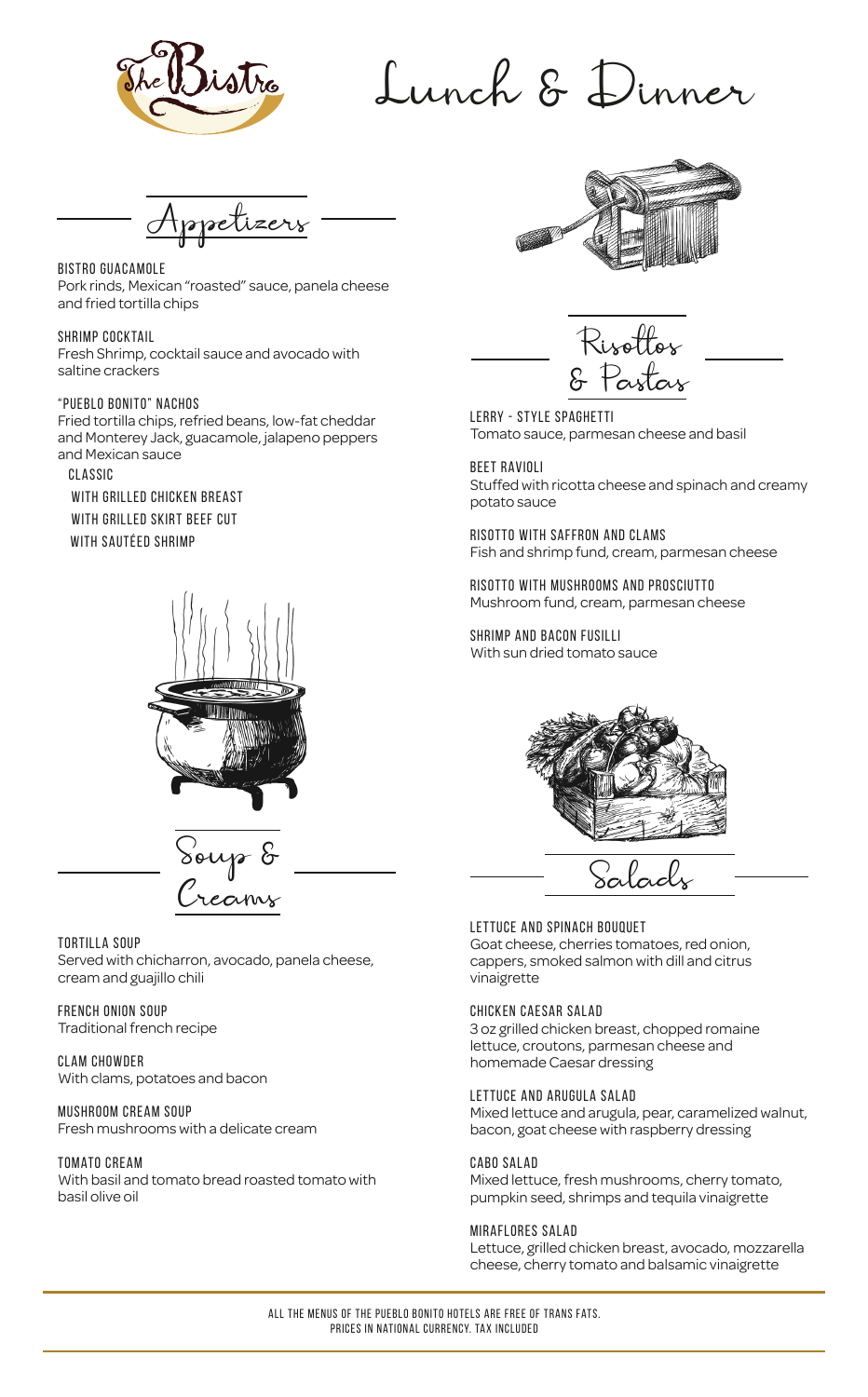Miraflores Grapes, parmesan cheese, onion, arugula and balsamic reduction



# Noé special

Cherry tomatoes, mushrooms, garlic, pepperoni, goat cheese, pesto and parmesan cheese

# Cinco de Mayo

Chorizo sausage, bacon, jalapeño and mozzarella cheese

sea of Cortez Shrimp, bacon, goat cheese and Tabasco sauce

# Sunset combo

Pepperoni, ground beef, fresh mushrooms, and sliced tomatoes

### Santiago Pizza

With spinach, mozzarella cheese, goat cheese, garlic and grilled chicken breast

# oaxaca-style chicken in mole colorado 9 oz adobo- marinated roasted chicken breast

covered with homemade mole Colorado sauce served with rice

Half boneless and braised chicken Served with country potatoes

Deviled shrimp bistro style With white rice and vegetables

catch of the day With white wine, capper sauce and lentils salad

coconut shrimp 7 oz shrimp topped with shredded coconut and served with mango and sweet chili sauce

flank steak with chistorra Chimichurri, grill vegetables white rice

grill picanha With corn on the cob and baked potatoes

Certified Angus Beef ® (8oz), American cheese, lettuce, tomatoes, onion and pickles on a sesame bun served with French fries

> Sabanita of skirt steak With ranchera sauce, au gratin with cheese and roasted onion, served with refried beans and rice

# Enchiladas with chicken and mole colorado oaxaqueño Gratin with cheese and served with avocado, cream, onion and refried beans

### seafood casserole with pernod

Delicious combination of seafood bathed with lobster bisque and perfumed with Pernod. For 2 persons

Main Dishes

The Bistro Sandwiches

### Bistro Club Sándwich

Grilled chicken breast, turkey ham, American cheese, bacon, lettuce, tomato and slices of hard-boiled egg on white or whole wheat homemade bread, served with French fries

## grilled reubens Sandwich

Corned beef, Swiss cheese, sour cabbage, Russian dressing on sourdough rye bread and French fries

## Philly Cheesesteak Sandwich

4 oz beef, provolone cheese and caramelized onion, served with French fries

### "Pueblo Bonito" cheeseburger

### tropical burguer

Certified Angus Beef ® (8 oz), grilled pineapple, bacon, caramelized onion, gouda cheese and BBQ sauce

### CLUB WRAP

3.5 oz grilled chicken breast Flour tortilla, lettuce, tomatoes, bacon, ham and cheese chipotle dressing, served with French fries

baguette stuffed with chicken parmegiano Served with potatoes

Panini Caprese With avocado, pesto, tomato and fresh mozzarella cheese

Chicken Sandwich in Focaccia Bread With grilled chicken breast, pesto, feta cheese, tomato and lettuce

Pizzas

All the menus of the pueblo bonito hotels are free of trans fats. Prices in national currency. tax included